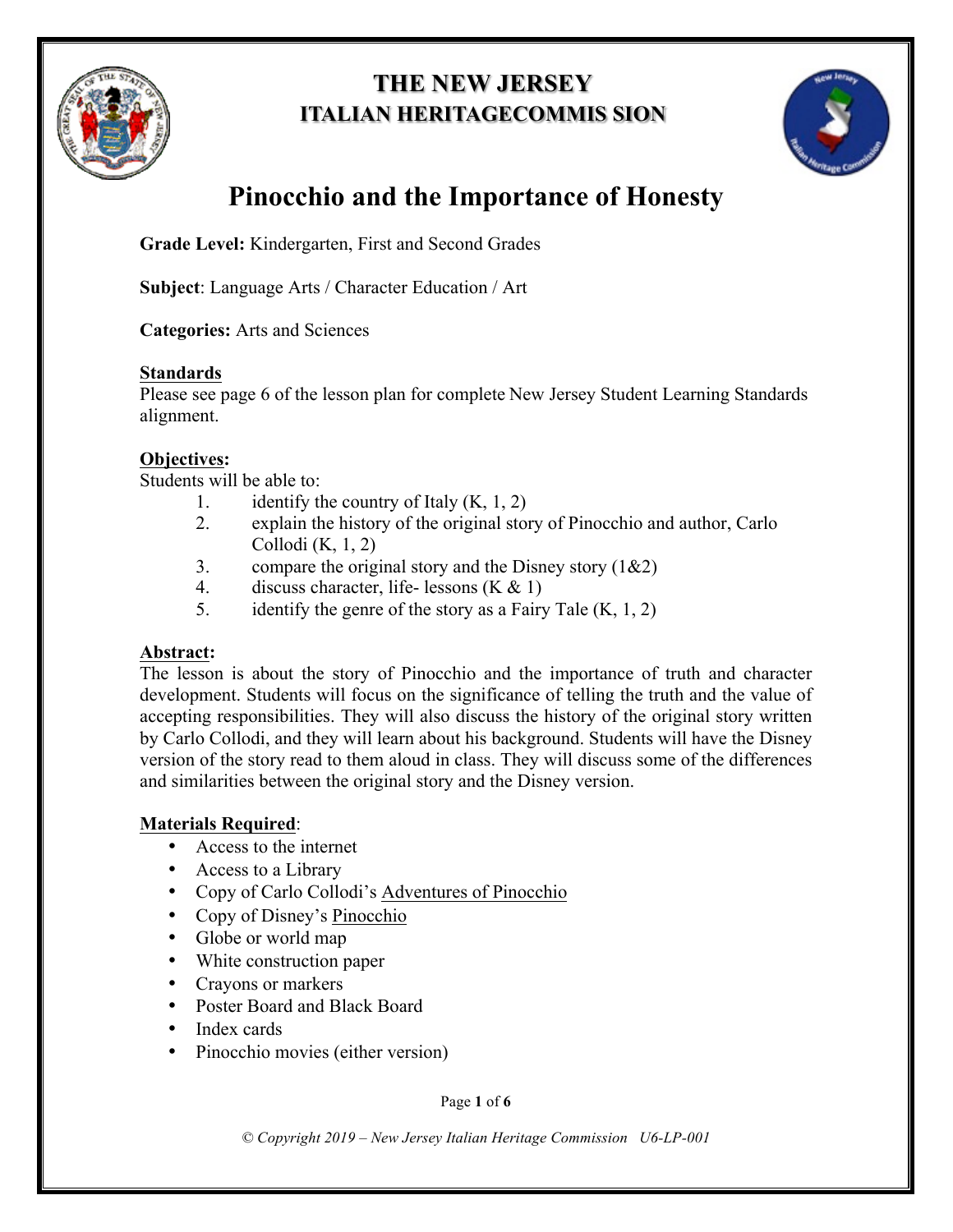#### **Background:**

Pinocchio means the seed of a pine tree in Italian Genre – Fairy Tale Characteristics of a Fairy Tale

- Begins as "Once upon a time" and ends "Happily ever after"
- Contains magic
- Usually has a lesson or moral
- Usually have princes or princesses

For more information on Pinocchio go to: History of the original story, at http://en.wikipedia.org/wiki/Pinocchio

For more information on the author, go to: Background information on Carlo Collodi, at: https://www.carlocollodi.it/en/

#### **Procedures for Kindergarten:**

- I. Discuss the history of the original story written by Carlo Collodi and give some background on the author.
- II. Identify on a globe or world map the country of Italy.
	- a. Locate the city of Collodi (from which the author took his last name) and the city of Florence (the setting of the story).
- III. Read the Disney version of the story aloud to the class. a. Many students may already be familiar with the story.
- IV. Discuss some of the differences and similarities between the original story and the Disney version.
- V. On a black board or poster board make a chart with two categories "Good" and "Bad."
	- a. Ask the students to help you list Pinocchio's actions from the story in the appropriate columns.
	- b. Create a similar chart this time having the students name actions they do for each category.
	- c. Compare the two sides and discuss what they can do to limit the number of "Bad" actions and do more "Good."
- VI. Discuss with the students whether Pinocchio is a true story.
	- a. Explain that it is called a fairy tale.
	- b. We know it is a fairy tale because it has the characteristics of a fairy tale.
		- i. Ask the students to identify some of the characteristics in the story.
- VII. Pinocchio did not have a very good memory in the story.
	- a. To improve your class' memory, play a memory game.
	- b. You may want to use a game you have purchased or you may want to make one of your own using index cards and creating your own pictures,

Page **2** of **6**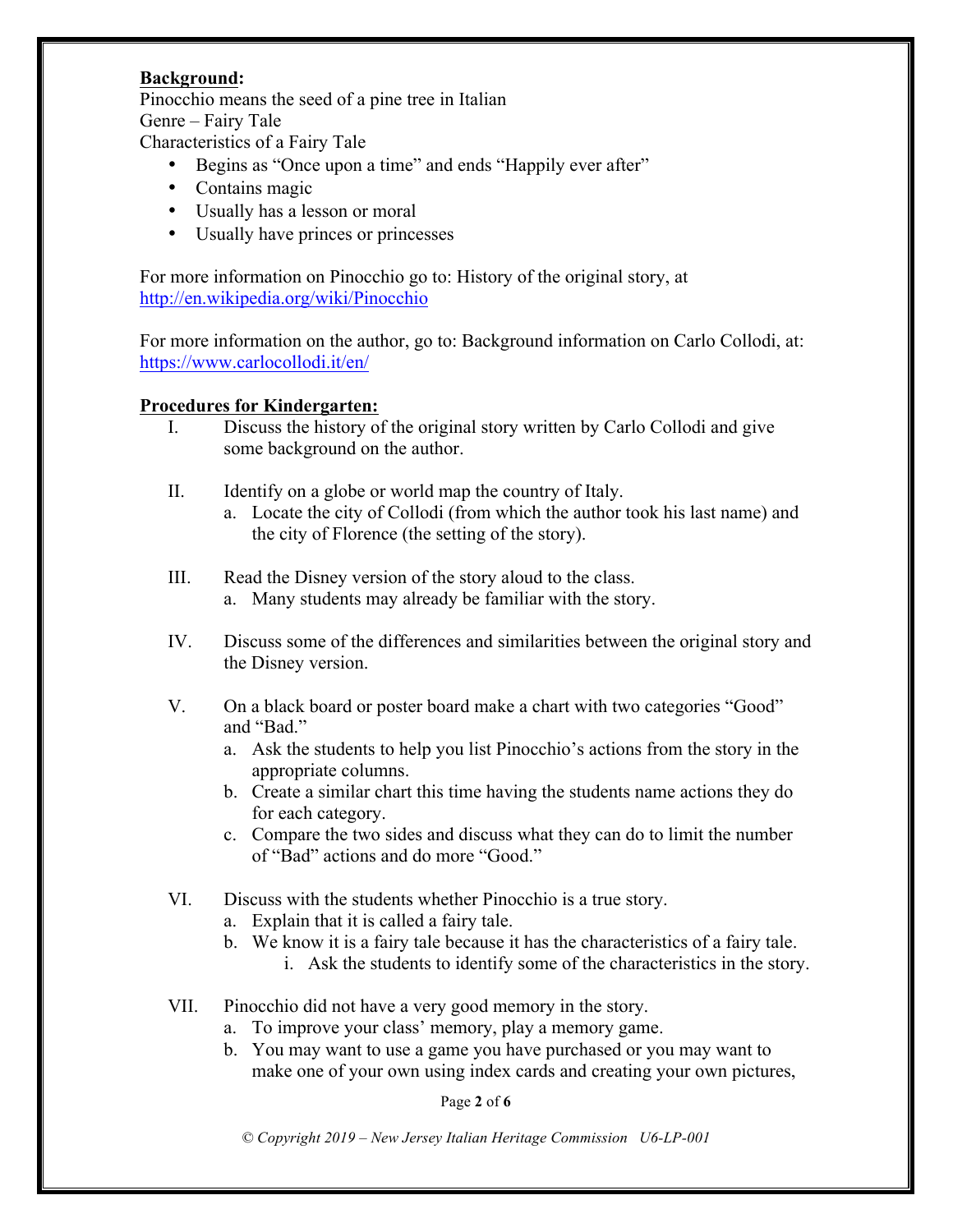numbers, colors, letters, shapes, or even downloads pictures from the story Pinocchio.

#### **Procedures for First Grade:**

- I. Identify on a world map or globe the country of Italy, the city of Collodi, and the city of Florence.
- II. Discuss with the students some background history of Carlo Collodi.
- III. Read aloud to the students the original story of Pinocchio by Carlo Collodi.
- IV. Ask the students to name some similarities and differences between the original story and the story retold by Disney.
- V. Ask the students the following discussion questions.
	- a. Record their answers on poster board or a black board or duplicate the questions and have each student write their own answers as you read the questions.
	- b. This will depend on your class' writing abilities.
		- i. What does it mean to be honest?
		- ii. What is a lie?
		- iii. What is a consequence?
		- iv. What is a conscience?
		- v. What did Pinocchio need to accomplish to become a real boy?
		- vi. Why do you think he had so much difficulty following the right path?
		- vii. Was Honest John really honest?
		- viii. Why do you think this was his name?
		- ix. What lesson could be learned from this story?
		- x. Did Pinocchio learn an important lesson?
			- 1. How do you know?
			- 2. Was there something in the story that told you?
- VI. Explain to students that honesty if a very important quality. Our two greatest presidents had reputations of being very honest men. Abraham Lincoln was called "Honest Abe," for reasons very different from why they called "Honest John" honest. You can tell students of the story of George Washington chopping down his father's cherry tree and when asked, saying, "I did it, for I cannot tell a lie." Many people do regard this story as the invention of Washington's first biographer, Parson Weems." More recent scholarship, however, reveals that the story does have some basis in fact. Apparently, Washington did cut branches off his father's tree and did confess to the deed. Weems, or an earlier source, embellished the story, but people had no problem believing the tale because of Washington's esteemed reputation for honesty.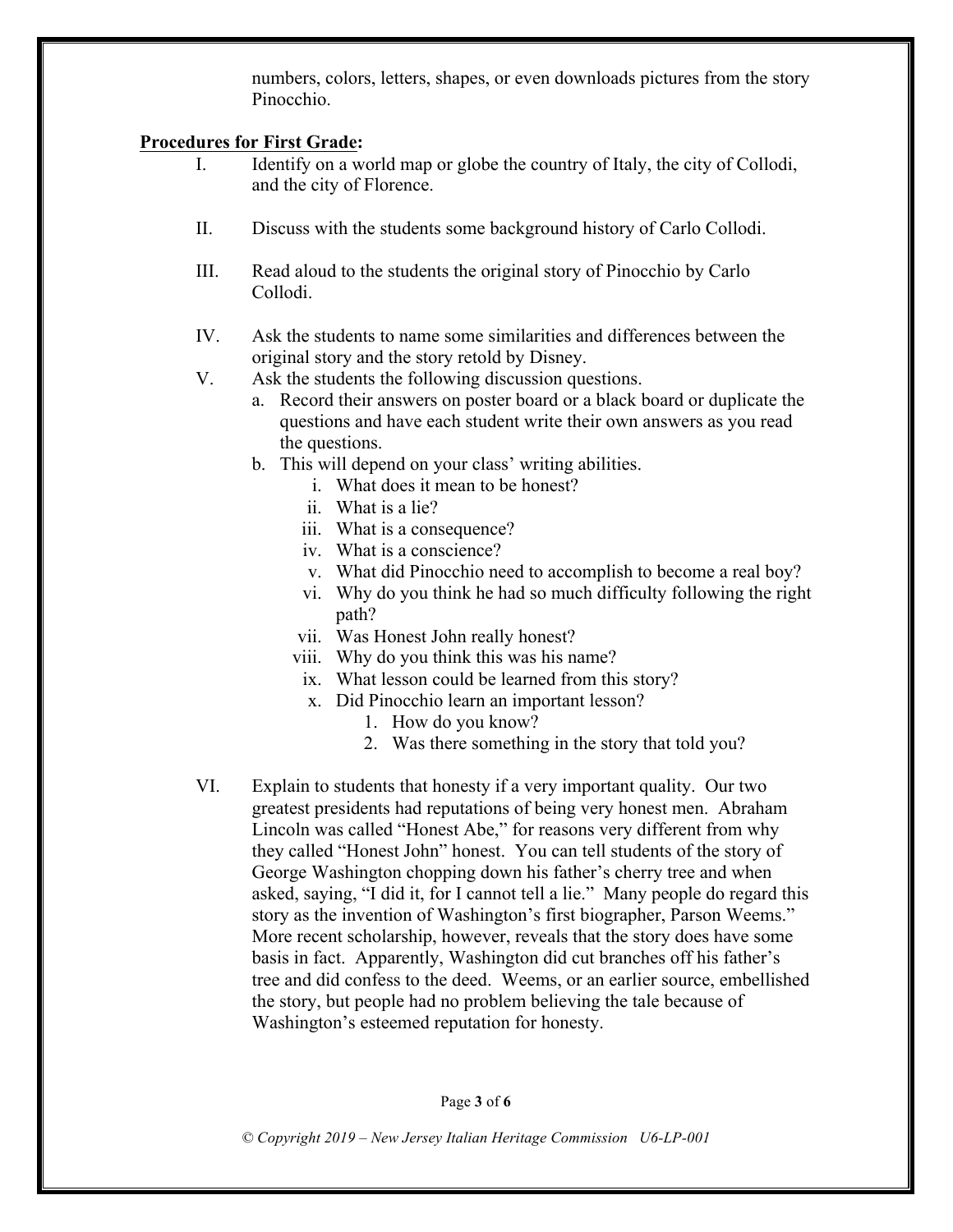- VII. Have the students draw on white construction paper their favorite part of the story and share them with the class.
	- a. They may also write a sentence on the bottom of the page telling about their picture.
	- b. This would depend upon your class' writing abilities.

#### **Assessments:**

Teachers will check for student's understanding as they proceed through lessons. Teachers will evaluate student's work based on a teacher-made checklist.

#### **Extensions:**

- Read the Disney version of the story Pinocchio
- Show the movie of either version
- Create your own fairy tale using the genre's characteristics o This can be done as a class or individually.
- Make puppets using a variety of materials, old socks, brown lunch bags, paper plates, Popsicle sticks, etc.
- Research how to create a marionette and do it as a class or group project

#### **Resources:**

- Adventures of Pinocchio by Carlo Collodi (Carlo Lorenzini) 1880
- To download the original story http://fathom.lib.uchicago.edu/2/72810000/72810000\_pinocchio.pdf
- Original story by chapters http://www.pagebypagebooks.com/C\_Collodi/The\_Adventures\_of\_Pinocchio
- Disney movie history http://disney.go.com/vault/archives/movies/pinocchio/pinocchio.htmlDisney's
- Pinocchio coloring pages http://www.educationalcoloringpages.com/Pinocchio.html
- Center and enrichment ideas http://www.teachingheart.net/f.html
- The Real Pinocchio and the Disney Pinocchio https://www.storynory.com/the-real-pinocchio-and-the-disney-pinocchio/
- Disney Whitewashed the Story of Pinocchio, Originally that of an Ungrateful and "Wretched boy," Hanged for his Mistakes https://www.thevintagenews.com/2018/01/16/pinocchio-original-story/

#### Page **4** of **6**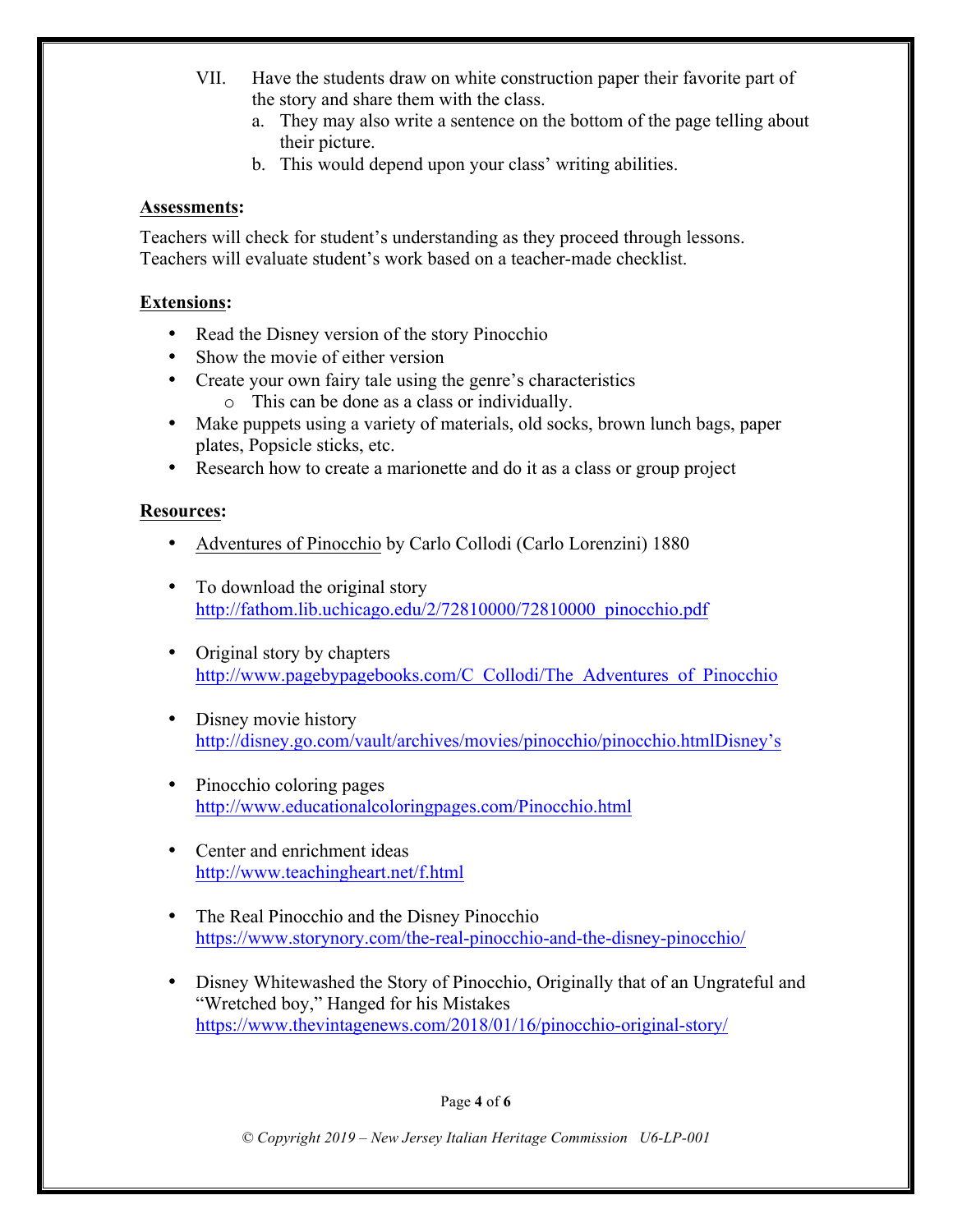# **References:**

- (1) National Geography Standards 1994. "*Geography for Life"* Geography Education Standards Project. National Geographic Society.
- (2) *National Standards for Civics and Government.* 2003. Center for Civic Education. Calabasas, CA.

Page **5** of **6**